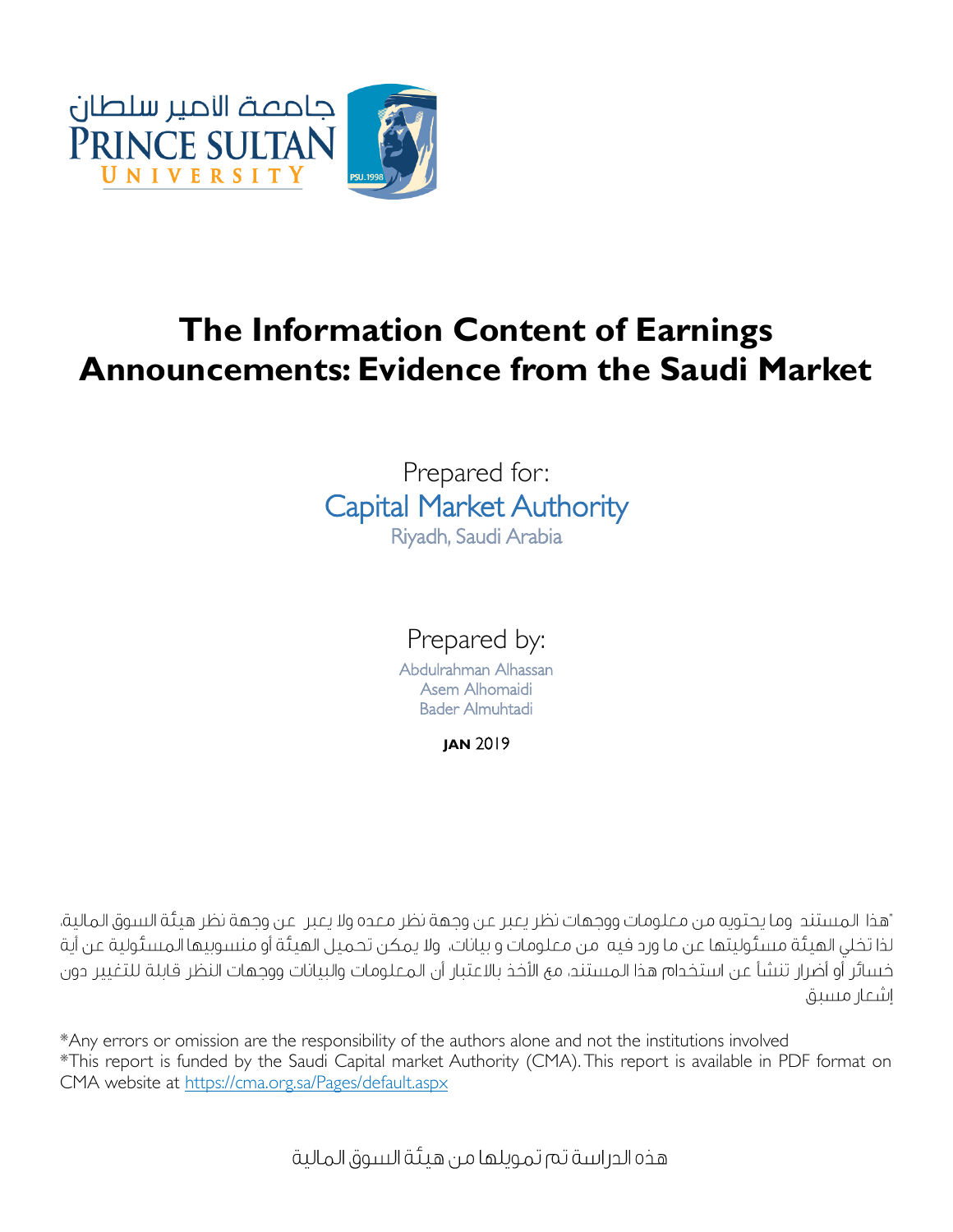# The Information Content of Earnings Announcements: Evidence from the Saudi

Market

Abdulrahman Alhassan, Asem Alhomaidi, Bader Almuhtadi

## **Abstract**

Do earnings announcements convey useful information to investors in the marketplace? Our results reveal that the market reaction to the information content of earnings announcement, measured by abnormal trading volume, has been increasing over the years. The results provide supportive evidence that regulatory applications have played an important role to enhance the efficiency of announcements released by companies in the marketplace. Additionally, our findings suggest that the leakage of information and the level of insider trading have relatively decreased due to the Capital Market Authority's efforts in improving the information environment.

*Keywords:* Earnings announcements; abnormal trading volume; regulations.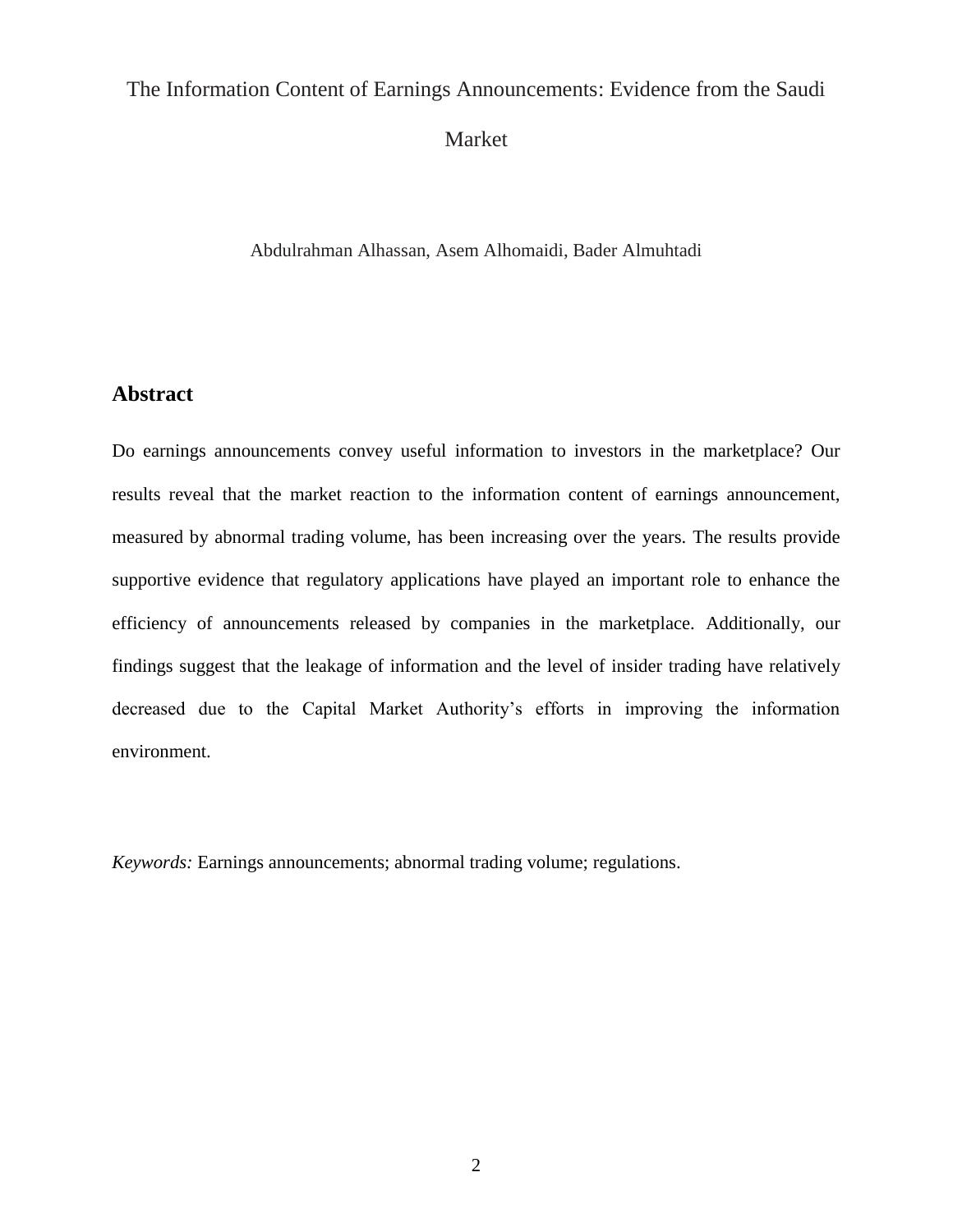#### **1. Introduction**

How effective are earnings announcements in conveying information to market participants in the Saudi market? Did the regulatory and technological developments enhance the information content of earnings announcements? Did insider trading activity decrease with the improvement of the information content of earnings announcement? While the effectiveness of earnings announcements in terms of transmitting information from the company's management to market participants has captured the attention of scholars throughout the years (e.g., Beaver, 1968; Kim and Verrecchia, 1994; Bamber et al., 2000; Bailey et al., 2006; Landsman and Maydew, 2002; DeFond et al., 2007), these questions are of paramount importance to address in order to document the effectiveness of earnings announcements in the Saudi market.

Since earnings announcements convey information on the performance of a company to market participants, investors in the marketplace compete to gather information related to the company. More importantly, the release of earnings announcements often spurs large stock price changes. For instance, the absolute stock price change on earnings announcement dates is approximately 56% higher than the absolute stock price movement on different days within the same month (Chae, 2005). This indicates that information asymmetry is acute before such announcements. Earnings announcements offer a fertile ground to explore the information environment in the marketplace since many scholars have considered earnings as the main event for scheduled announcements that involve the release of information to market participants (Chorida et al., 2001). In an efficient market, earnings announcements should convey information that allow investors to make judgements related to a company's performance. However, in reality, the existence of information asymmetry gives an advantage to informed traders to be more aggressive around earnings announcements. Previous research have shown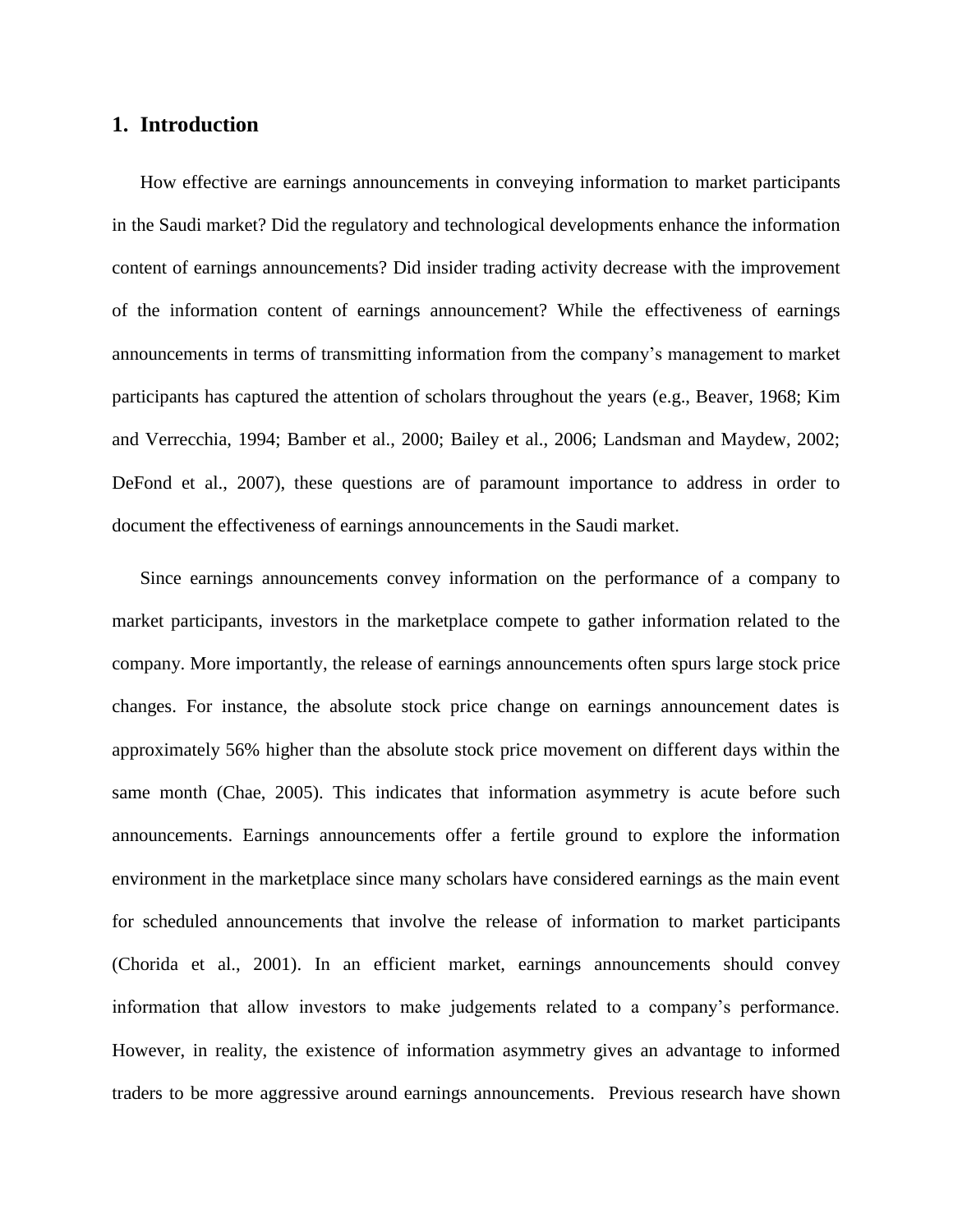that earnings announcements are less informative in countries with weaker insider trading laws and weaker investor protection institutions (DeFond et al., 2007). Consistent with this stream of literature, Bhattacharya et al. (2000) document that, in the Mexican market, corporate announcements have no effect on stock prices due to the increasing activity of insider trading causing stock prices to incorporate any information before its release. DeFond et al. (2007) document that the market reaction to earnings announcements is higher when stricter insider trading regulations and stronger investor protection rules are enforced. Specifically, when insider trading activity is curbed, the information content of earnings announcement is less likely to be impounded in stock prices, supporting the argument that earnings announcements are likely to be more useful in conveying information to market participants. On the other hand, when insider trading activity is relatively high in the marketplace, earnings announcements are expected to convey little information in the marketplace as evident by the relatively low market reaction to announcements. Consequently, the credibility of the information content of earnings announcements is salient to ensure an efficient market reaction. Previous studies find that the stock market reaction to earnings announcements is higher when market participants perceive earnings announcements as credible (Balsam et al., 2003; Teoh and Wong, 1993). Pevzner et al. (2015) find that trust enhances the information content of earnings announcement which in return, increases the stock market reaction to such announcements. This constructs the view that trust plays a vital role in enhancing the information environment and lowers the level of insider trading while increasing market credibility.

The regulatory and technological environment in the Saudi market has significantly improved over the past decade. Specifically, the amount of information and resources disseminated to market participants have played a vital role in improving the information content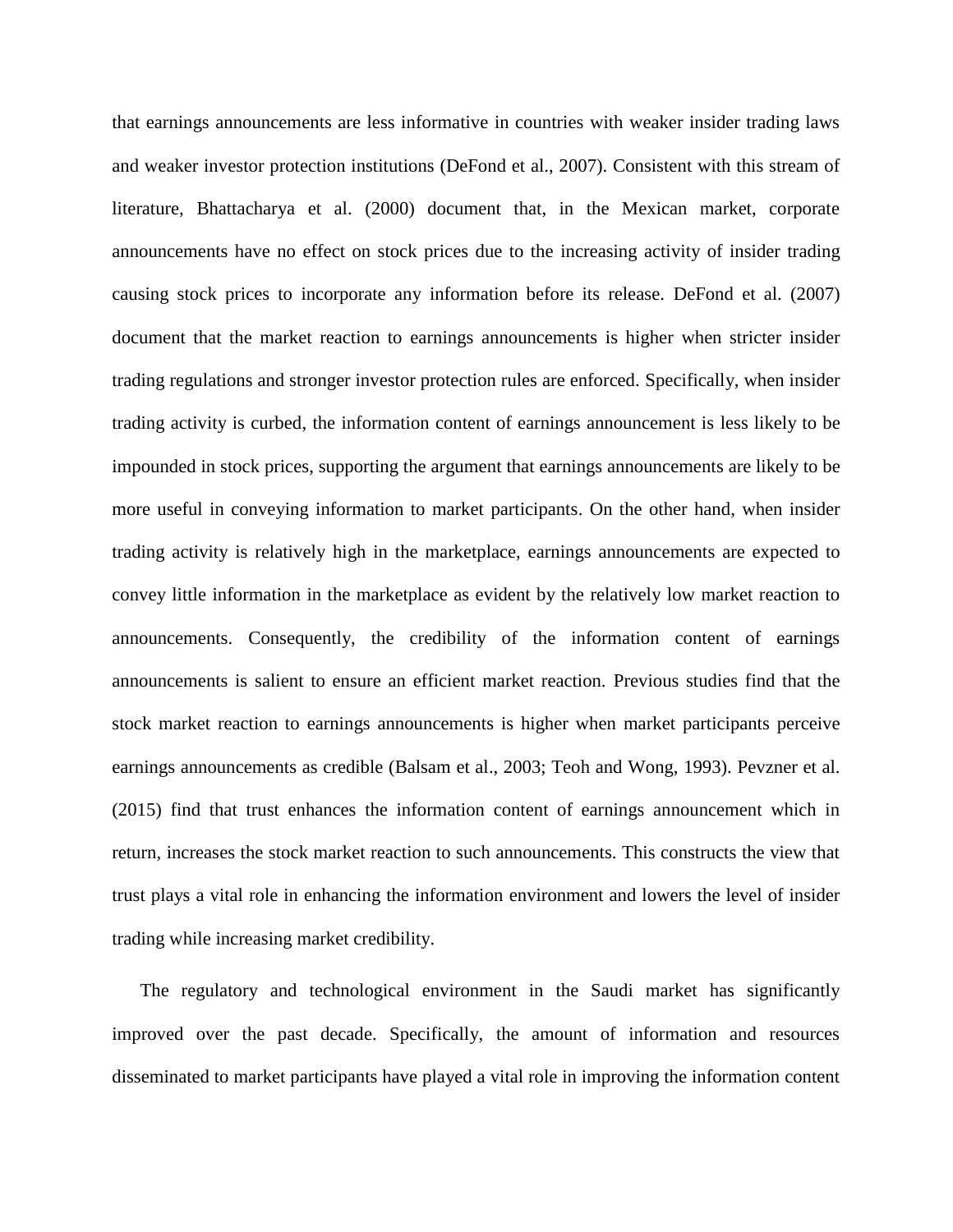of earnings announcement, measured by the speed and the magnitude in which information is reflected in stock prices, and in return, decreasing the activity of insider trading. Fargher and Weigand (1998) find that the enhancement in the regulatory and technological setting is reflected with a bigger market response by companies in the stock market. In a related strand of literature, Landsman et al. (2012) find that the information content has improved following the adoption of International Financial Reporting Standards (IFRS) in sixteen countries. On the other hand, Francis et al. (2002) provide evidence that the information content of earnings announcement, or increases in market reactions to earnings announcements, has enhanced over time due to the increasing in concurrent disclosures such the detailed income statement or the bottom line earnings. Considering the fact that the Saudi market is mostly populated with individual or retail investors rather than institutional or sophisticated investors, the question of how credible or useful are earnings announcements in conveying information to market participants has yet to be addressed. In this research, our goal is to investigate this issue by examining the information content of earnings announcements through abnormal trading volume around the announcement date. This will help shed light on how the Capital Market Authority (CMA) plays a role in enhancing the regulatory environment. In light of the corporate scandal of Etihad Etisalat Co. (Mobily) in 2015, the implications of implementing new regulations to improve the informational setting in the market have yet to be looked upon. Therefore, in this paper, we investigate whether earnings announcements in the Saudi market are informative and whether the implementation of new regulations have enhanced the credibility of the information environment.

While DeFond et al. (2007) suggest that earnings announcements are more informative in countries with higher insider trading regulations, and Fargher and Weigand (1998) find that the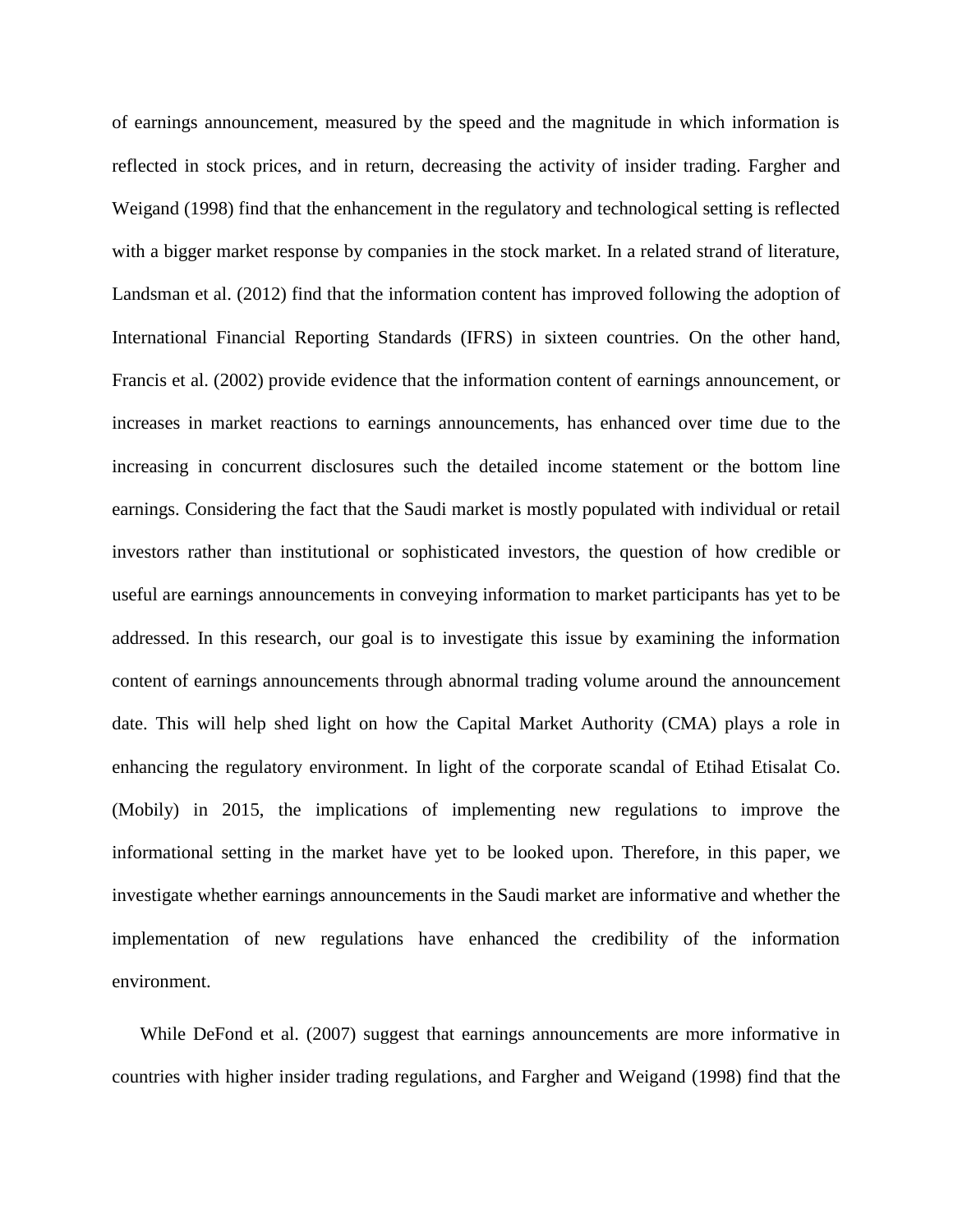improvement in the regulatory setting enhances the information content of earnings announcement, we mainly follow their logic by focusing on the information content of earnings announcements in a market that has not been studied before, the Saudi market. We address this issue by focusing on earnings announcements of publicly listed Saudi companies from 2007 to 2017. Inspired by Landsman et al., (2012), we use abnormal trading volume to measure the information content of earnings announcements. Our sample consists of 145 publicly traded companies with 138,247 daily observations along with 4,676 quarterly earnings announcements. To further understand the effects of regulatory changes, we separate our sample to two periods covering 2007 to 2012 and 2013 to 2017.

Consistent with previous studies, we find that the market reaction on earnings announcement dates is high. That is, we find that the information content of earnings announcement is effective and that the leakage of information and the insider trading activity prior to earnings announcements is relatively minimal. Furthermore, we find that the market response to earnings announcements to be higher and more significant in shorter windows period with the difference denoted statistically significant at the 1% level. More importantly, the detrended effect of the information content provides clear evidence that the market reaction has been tending upwards which suggests that the response to earnings announcements has been increasing throughout the years.

In the multivariate results, we test the effect of the time trend on the market reaction, measured by abnormal trading volume. We find that the market reaction for earnings announcements is increasing over time and that the result is statistically significant at the 1% level. This is consistent with our argument that the improvement in regulatory and technological environment have played a vital role in i) increasing the credibility of earnings announcements,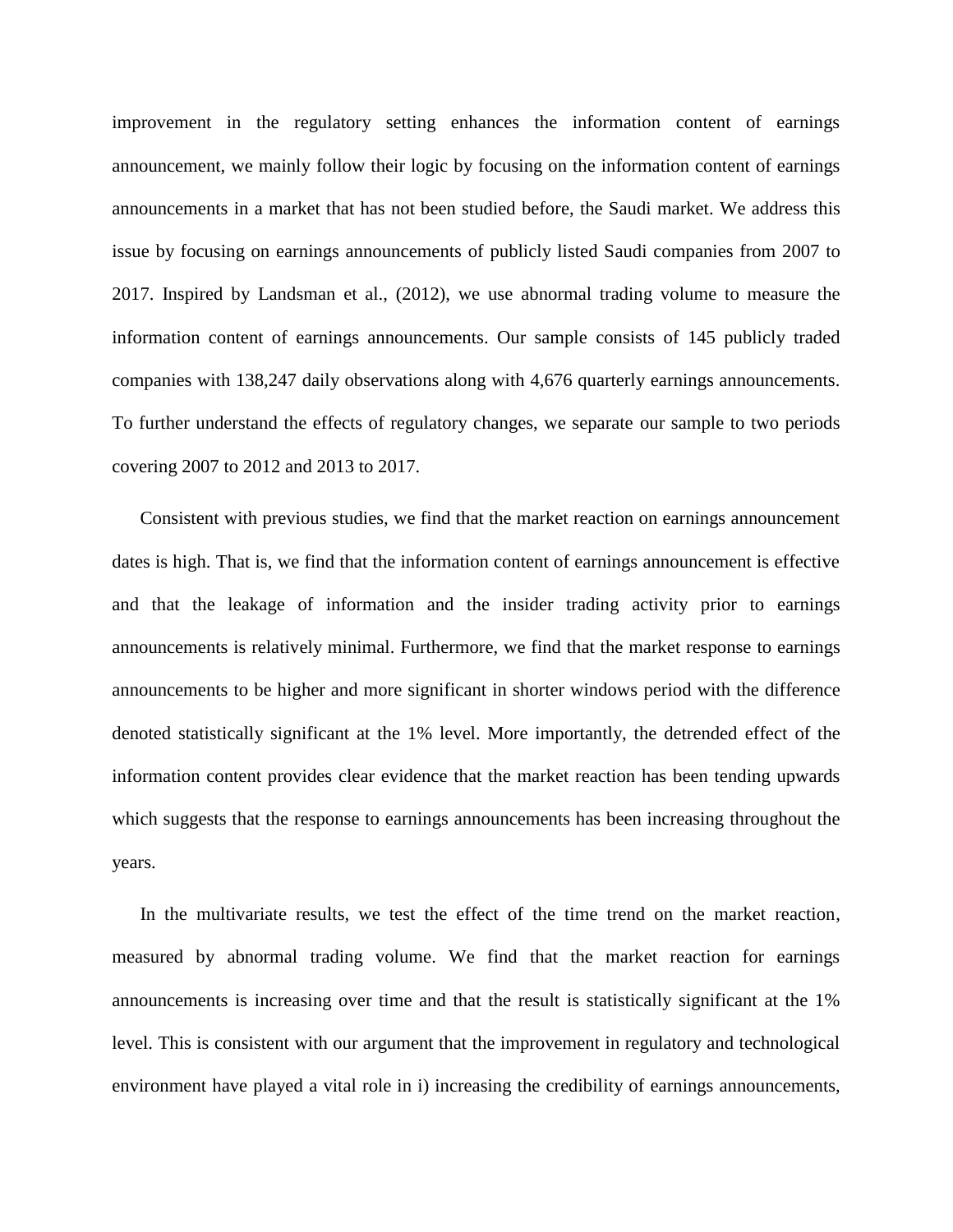and ii) lowering the leakage of information and insider trading activity prior to the announcement dates.

This study contributes to the information content of earnings announcements literature in two ways. First, since earnings' value relevance differs among markets, we add to the literature by looking at the Saudi market which is a unique market in its setting considering that the market is mostly dominated by retail investors. Second, we extend on previous work by establishing that the regulatory changes impact earnings' informative power in a positive manner in developing markets. Our findings suggest that the market reaction to earnings announcements increases over time, which implies that the insider trading activity decreases. This study will benefit investors in the sense that they will assess their investment opportunities while considering the amount of information content being conveyed through earnings announcements. Moreover, this study will benefit CMA in understanding its role in making sure that market operations are transparent in order to guarantee investor protection in the marketplace.

The remainder of the paper is structured as follows. Section 2 describes the data and methodology. Section 3 reports the empirical findings. Finally, section 4 offers the conclusion.

#### **2. Data and Empirical Methodology**

#### *2.1. Data Sample*

Our sample period spans from 2007 to 2017 and covers all Saudi firms. We obtain daily prices and quarterly firm fundamentals from Global Compustat and number of analysts from I/B/E/S. We require that firms have available data on key variables such as market capitalization (Size), leverage ratio (Lev), market-to-book ratio (MtB), return on assets (ROA), quarterized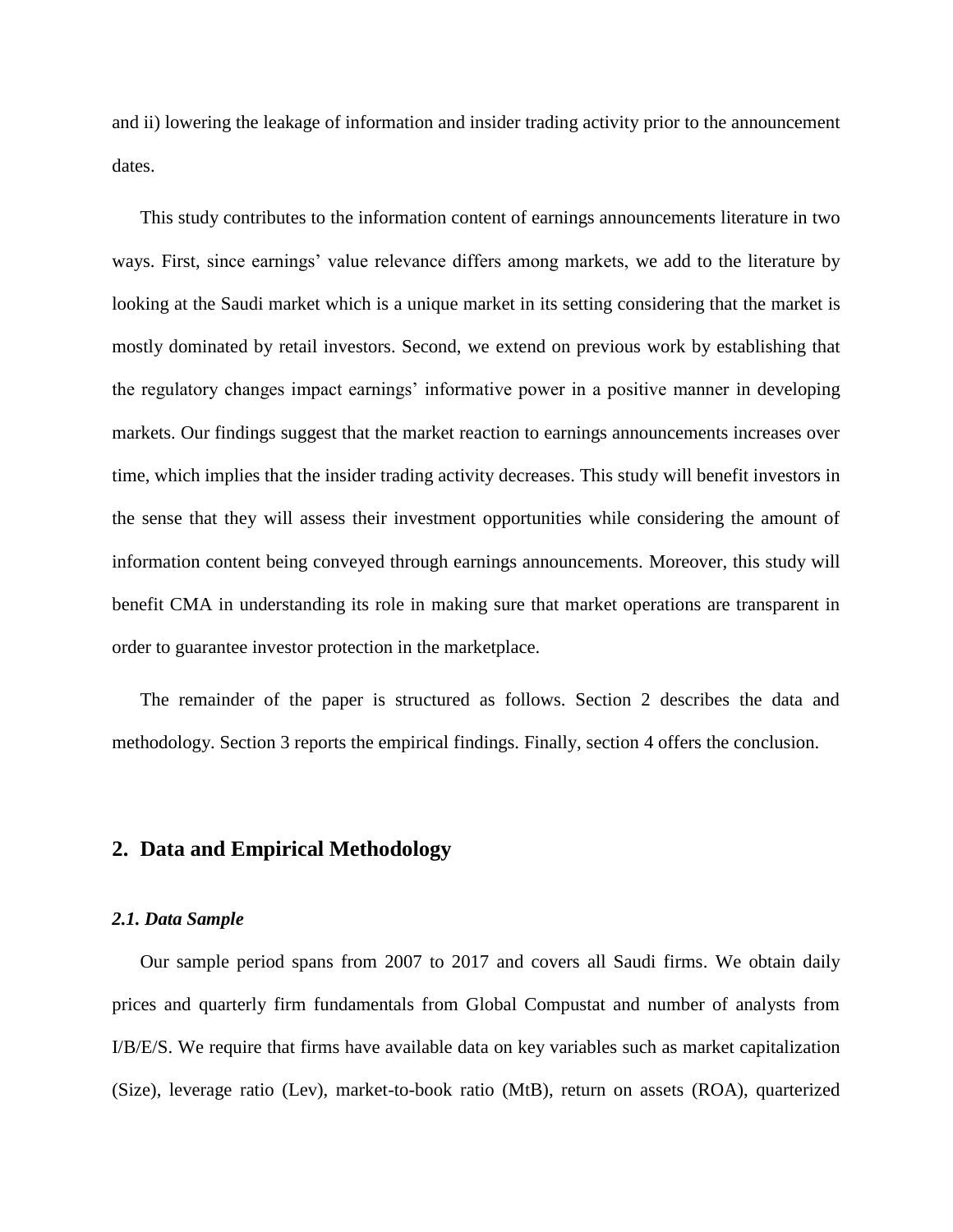standard deviation of daily returns (SD\_Ret), quarterly average stock turnover (Turn), and number of analysts (Numest). We define these variables as follow: Size is end-of-quarter share price multiplied by quarterly average shares outstanding; Lev is total liabilities divided by total assets; MtB is market capitalization divided by total assets; ROA is income before extraordinary items divided by total assets; SD\_Ret is the standard deviation of daily returns in a quarter multiplied by the square root of the number of daily observations in that quarter; Turn is the quarterly average of daily trading volume divided by shares outstanding; Numest is the number of forecasts reported in I/B/E/S prior to the annual earnings announcement date. The final number of firms in our sample is 145 with 138,247 daily observations and 4,676 quarterly earnings announcements.

It is salient to point out that prior studies on non-US companies use annual earnings announcement due to the lack of quarterly reporting on I/B/E/S, which is a key source for earnings announcement dates. Nevertheless, we overcome this issue by obtaining a unique dataset of quarterly earnings announcement from the Saudi Stock Exchange (Tadawul) and manually match it with the firm-level data obtained from Global Compustat.

In addition to the firm-level variables, we also construct market-wide variables. Specifically, market return (RM) is defined as the quarterized return of Tadawul All Share Index (TASI). Standard deviation of market return (SD\_RM) is the quartrized standard deviation of daily market returns. We also construct the size (SMB) and value (HML) effects, following Fama and French (1992). That is, we define SMB as the average return on the three smallest portfolios minus the average return on the three largest portfolios. Similarly, HML is defined as the average return on the two highest book-to-market ratio portfolios minus the average return on the two lowest book-to-market ratio portfolios. Table 1 shows the summary statistics for the full sample.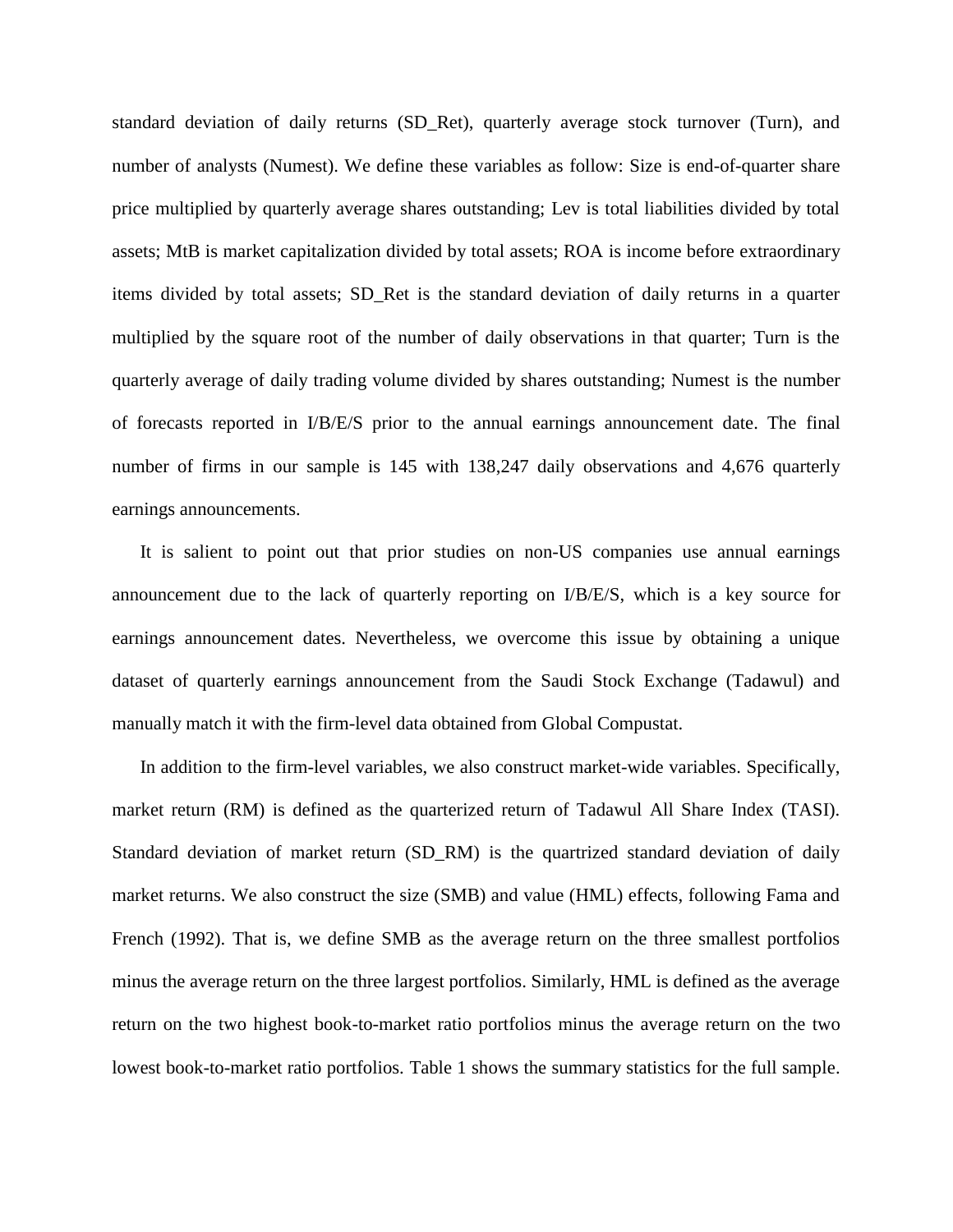On average, the number of quarterly observations for a firm is 26 while the minimum and maximum are 1 and 44, respectively. The mean market capitalization for the full sample is nearly 13.36 billion Riyal Saudi, with the top one percentile of firms are valued at approximately 161 billion Riyal Saudi and the bottom one percentile of firms are valued at about 115.6 million Riyal Saudi.

#### *2.2.Empirical Methodology*

Following prior studies (e.g. , Landsman et al. 2012; Pevzner et al. 2015), we measure market reaction to earnings announcements using abnormal trading volume around the announcements. We calculate daily trading volume as the number of traded shares divided by the total number of shares. Then, for each announcement event of firm *i*, we compute the average trading volume of firm *i* over the event window  $(0, +5)$  and scale it by the average trading volume over the estimation window (-35, -5), where day 0 is the earnings announcement date. Additionally, we merge the constructed market reaction variable with the firm-level and marketwide dataset to conduct our univariate and multivariate analyses.

We begin with the univariate analysis to test the null hypothesis that the abnormal trading volume pre and post-earnings announcements are equal. For robustness, we consider three different event windows which include a 3-days, 6-days, and 9-days windows. A 3-days window is measured as a pre-earnings announcement period of (-3, -1) and a post-earnings announcement period of (0,2), where 0 is the announcement date. Further, we test the mean equality of market reaction using a two-sample t-test. To mitigate a potential non-normality issue, we consider a non-parametric test (median of market reaction) and use the Wilcoxon rank-sum test to test the median equality between pre- and post-announcement abnormal trading volume. To further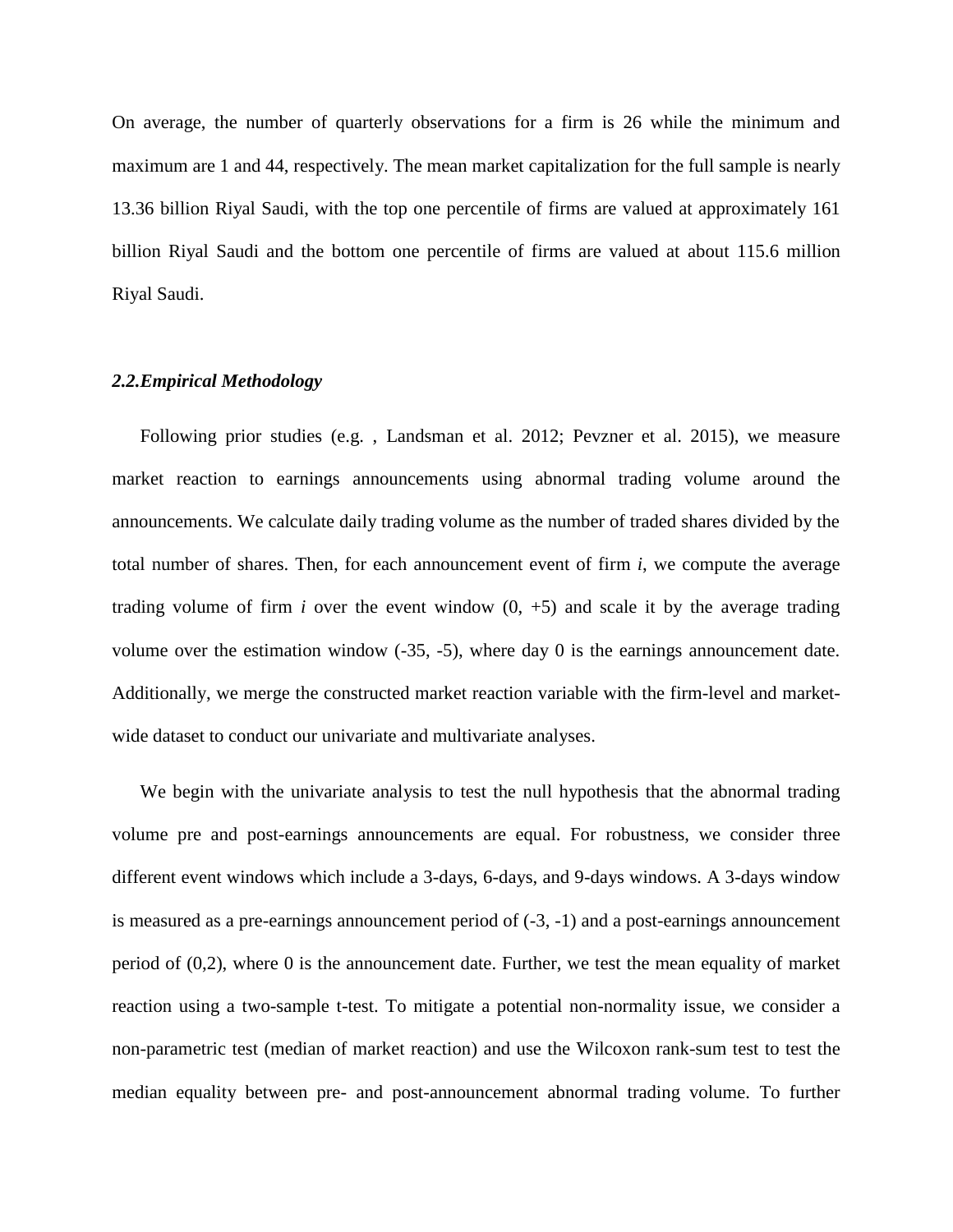extend our analysis and examine the possibility of changes in market reaction over time, we separate our sample into 2007-2012 and 2013-2017 periods in order to test the differences between pre- and post-announcement abnormal trading volume and more importantly, the difference in post-announcement market reaction between the 2007-2012 and 2013-2017 periods. To document the market reaction around the announcement date, Figure 1 illustrates the average abnormal trading volume around earnings announcements and suggests a clear market reaction during the announcement date. Moreover, the abnormal trading volume for the postannouncement period is higher than its counterpart. In Figure 2, we plot the time series of the abnormal trading volume and the evidence indicates an upward trend which suggests that the market reaction to earnings announcements is increasing over time.

The findings from the univariate analysis may suffer from an endogeneity bias due to ignoring the variations in firm characteristics (i.e. omitted variable bias). To address this, we advance to the multivariate analysis that allows us to control for the heterogeneities across firms and other time-varying market-wide forces. Specifically, we estimate the following panel equation,

$$
Market\, Reaction_{it} = \alpha + c_i + \sum_{j=1}^{k} \gamma_j X_{jit} + \varepsilon_{it}
$$
 (1)

The subscripts *i*, *t*, *j*, and *k* are firm *i*, quarter *t*, control variable *j*, and the total number of control variables *k*, respectively; whereas, ci is the firm fixed-effects and is included to capture time-invariant firm-specific effects. *X* is a vector of firm characteristics and market-wide variables defined in the data section. The key parameter is  $\alpha$ , which measures the average market reaction to earnings announcements after controlling for other relevant variables influencing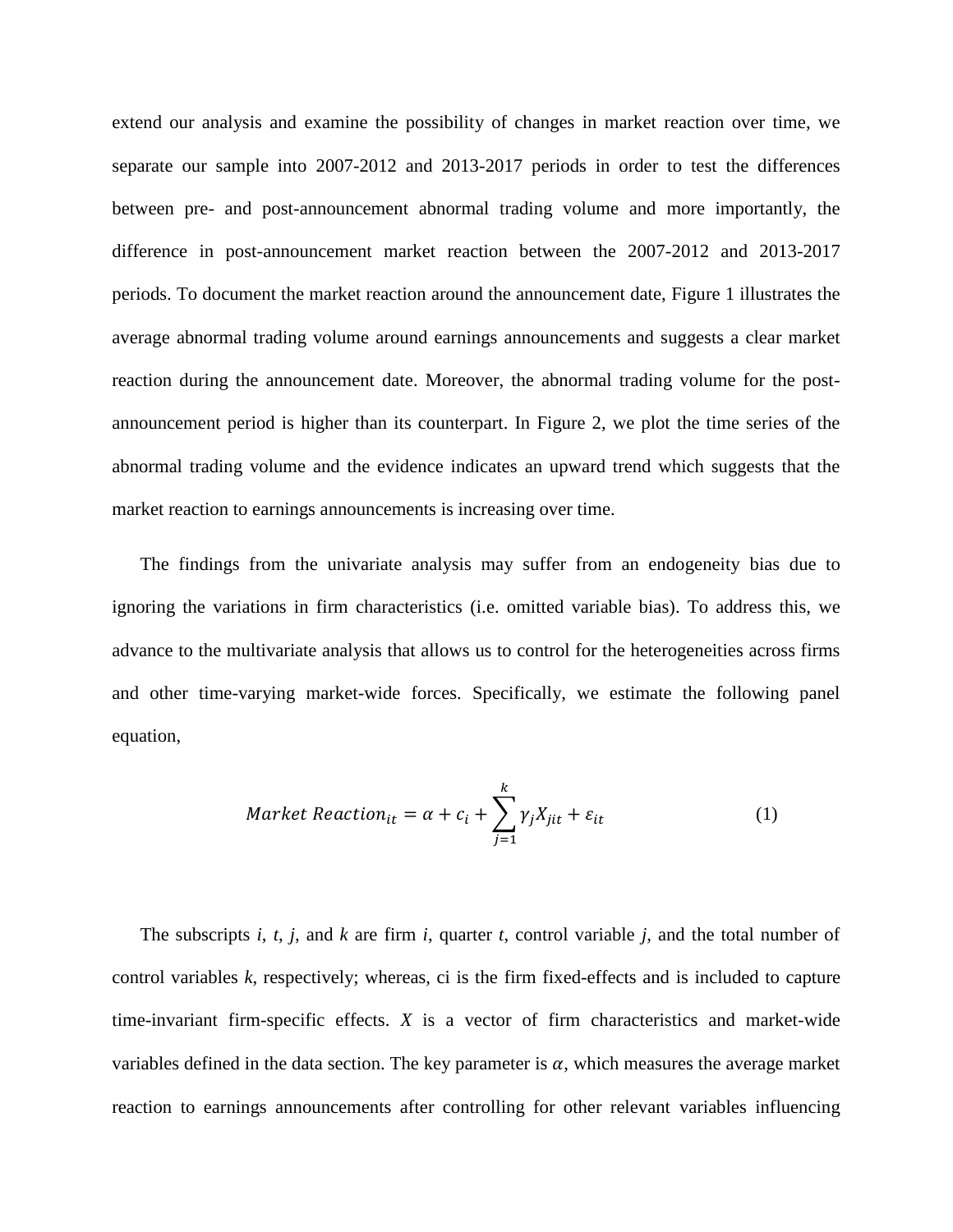market reaction. On a non-event day, the theoretical value of  $\alpha$  is one. Therefore, we report the p-values for the null hypothesis test that  $\alpha$  is equal to one.

The implication of implementing new regulations can be investigated by observing the trend of market reaction over time. In particular, our goal is to examine whether an improvement in the regulatory environment would enhance the information content of earnings announcements. To tackle that, we test for a time trend that persists after controlling for other related variables. We modify Equation (1) to the following form,

$$
Market\, Reaction_{it} = \alpha + c_i + Trend_t + \sum_{j=1}^{k} \gamma_j X_{jit} + \varepsilon_{it}
$$
 (2)

Where *Trend* is a time trend variable that takes a value of 1 for the first quarter of 2007, a value of 2 for the subsequent quarter, and up to a value of 44 for the fourth quarter of 2017.

Another approach is to split the sample in two periods and allow the intercept to change over those periods. We adopt this method to assure that our conclusion is insensitive to the choice of including a time trend. We modify Equation (2) to the following form,

$$
Market\, Reaction_{it} = \alpha + c_i + Recent_t + \sum_{j=1}^{k} \gamma_j X_{jit} + \varepsilon_{it}
$$
 (2)

Where *Recent* is a dummy variable that takes the value of 1 if quarter *t* is or after the first quarter of 2013, and zero otherwise.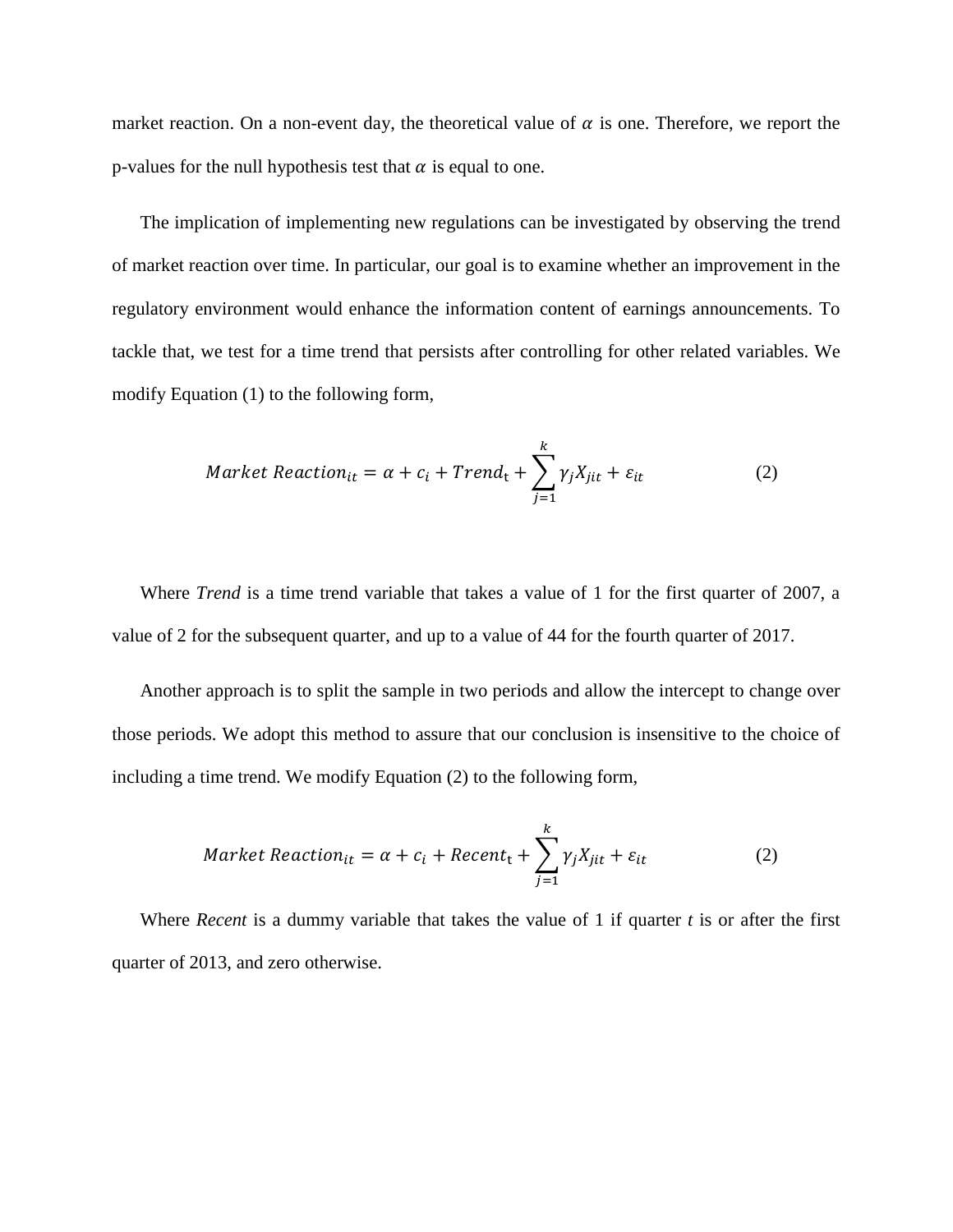#### **3. Empirical Results**

#### *3.1. Univariate Analysis*

In this section, we first test whether the market reaction in the post-earnings announcement period is higher than the pre-earnings announcement period. To verify our results, Table 2 presents the pairwise correlation between our variables. Further, we use the abnormal volume through a 3-days, 6-days, and 9-days windows. The results in Table 3 clearly supports the prediction that the abnormal trading volume or market reaction is higher during the post-earnings announcement period relative to the pre-earnings announcement period. As shown in Table 3, post-earnings announcement always realize higher abnormal volume than pre-earnings announcement and the difference is statistically significant at 1% for all windows. Specifically, the 3-days window shows that the post-earnings announcement abnormal volume is approximately 20% higher than the pre-earnings announcement period. This pattern remains when the 6-days and 9-days windows are used. Overall, consistent with DeFond et al., (2007), these findings suggest that the market reaction is higher during and after the earnings announcement. This provides further evidence that the information content of earnings announcement is well perceived by investors and that the leakage of information was relatively small before the announcement date.

The evidence presented in Table 3 suggests that the information content of earnings announcement is credible as shown by the market reaction. To address the question of whether the improvement in the regulatory and technological environment enhanced the perception of market participants towards earnings announcement, we separate our sample and initially perform a different-in-mean test for the post-earnings announcement periods. The sample is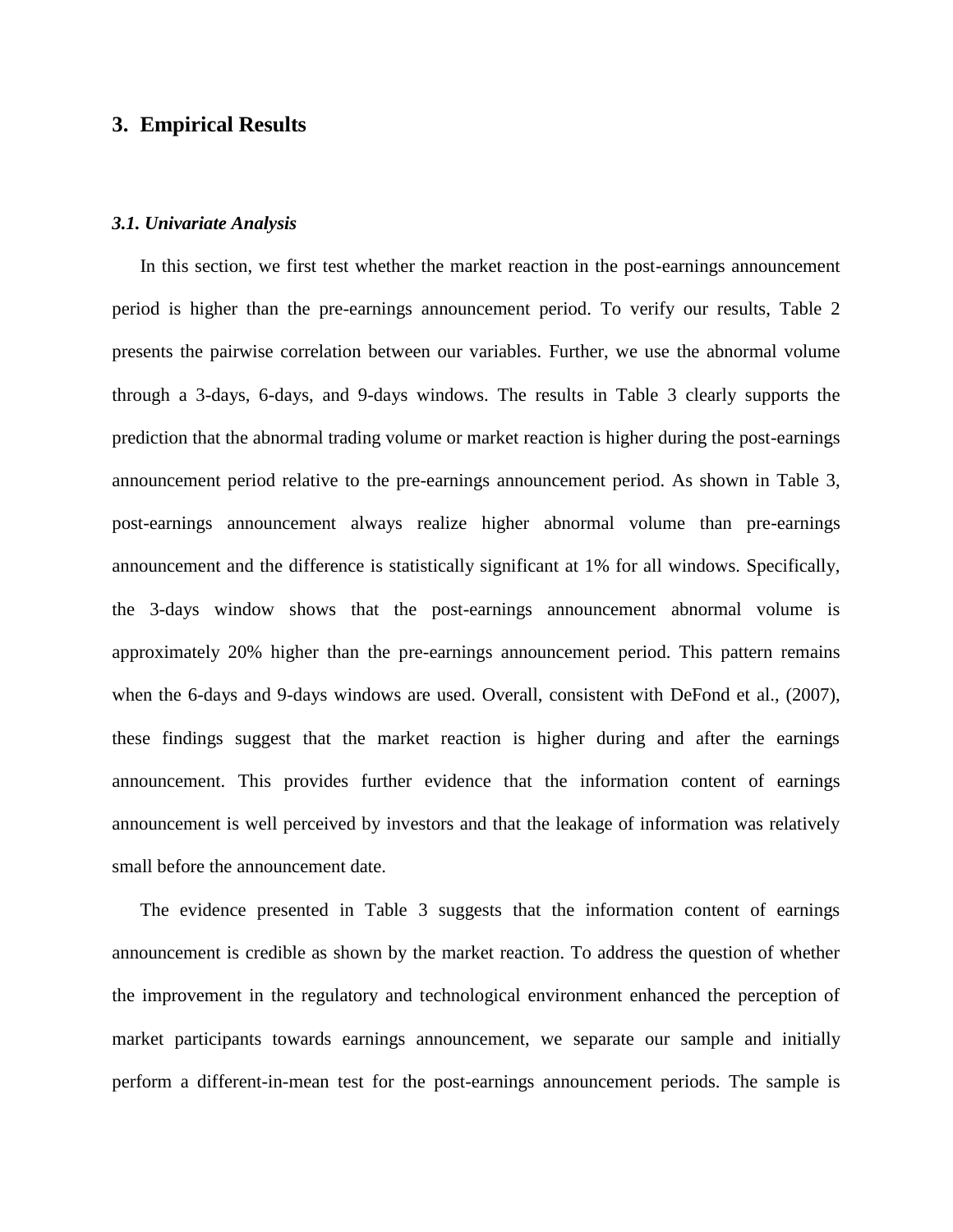separated into the 2007-2012 period and the 2013-2017 period. The results of this test in Table 4 reveal a pattern of higher market reaction that is clearly consistent with the hypothesis of this study. That is, the evidence documents that the market reaction for post-earnings announcement is higher in the 2013-2017 relative to the 2007-2012 period. Specifically, the difference is statistically significant at the 1% level for all windows. For instance, in the 3-days window, the post-earnings announcement abnormal volume for the period 2013-2017 is approximately 30.51% higher than the pre-announcement period. On the other hand, its counterpart in the period 2007-2012 is nearly 11% higher than the pre-announcement period. Clearly, the market reaction to earnings announcement has tripled in the period 2013-2017 relative to the period 2007-2012 and this shift is statistically significant at the 1% statistical level.

These statistics suggest that there is an improvement in the regulatory and technological environments throughout the years. Hence, the prediction that the addition of regulations have improved the information content in the market is consistent with Fargher and Weigand (1998). The evidence thus far, consistent with our prediction, seems to suggest that the increasing in market reaction to earnings announcement is directly related to the increasing credibility of the information content and the enhancing of regulatory and technological environment. This has led to a less leakage of information and less insider trading prior to the announcement date (DeFond et al., 2007).

#### *3.2. Multivariate Analysis*

The univariate results in the previous section indicate that the information content in the marketplace is credible, the regulatory and technological advancements have enhanced the information environment, and as a result, the leakage of information and insider trading have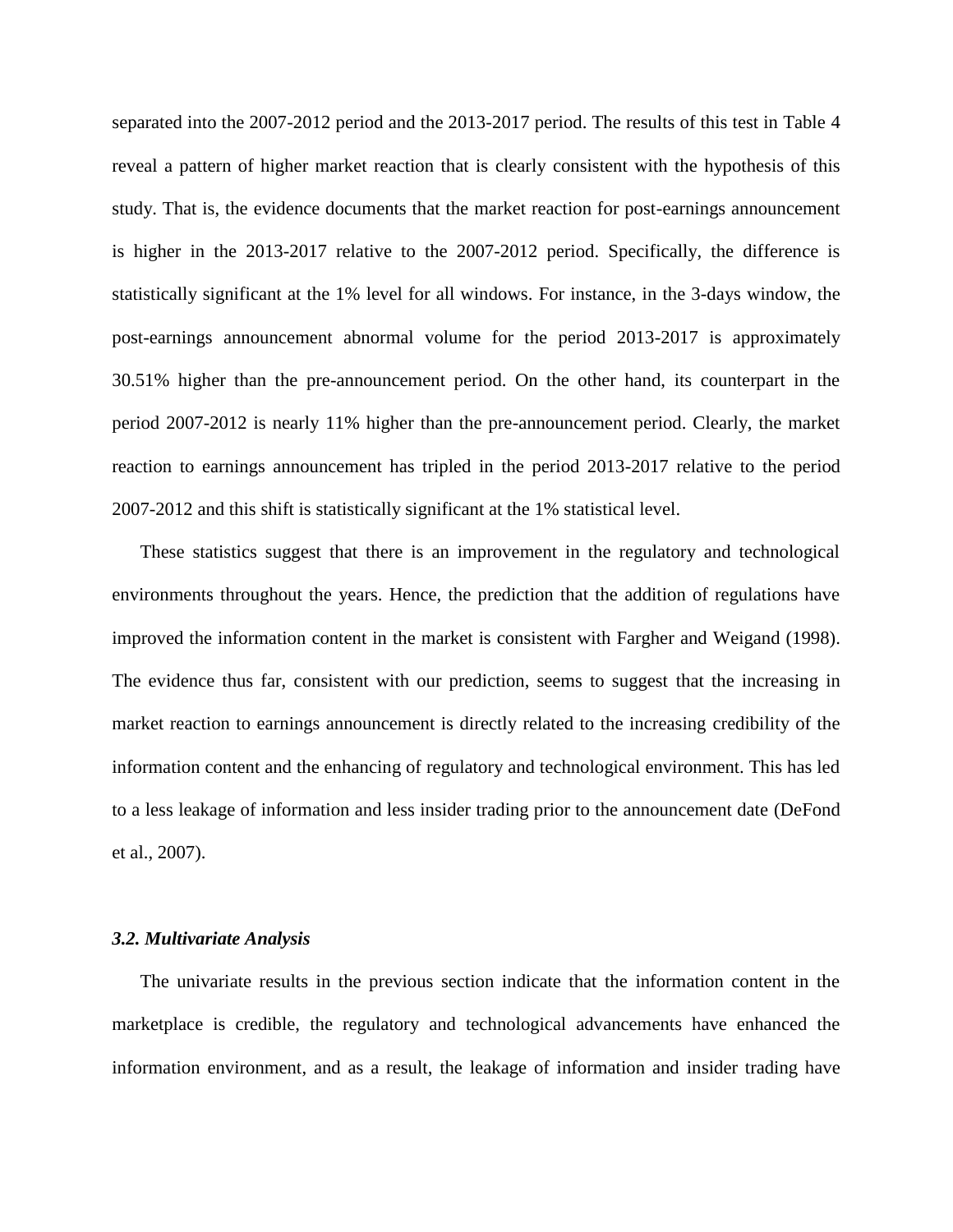decreased throughout the years. However, it is important to examine whether these results hold in a multivariate context where we control for other variables that are likely to affect the market reaction towards earnings announcements which is captured by abnormal trading volume.

In models (1) through (3) of Table 5, the main variable of interest is the time-trend, which captures the improvement of regulatory applications throughout the years. The coefficient estimate for the time-trend is positive and consistent with our main hypothesis mentioned above and is statistically significant at the 1% level. This evidence indicates that the implementation in regulations have increased the market reaction measured in abnormal volume throughout the years. Furthermore, in model (3) where we control for all relevant control variables, the coefficient on firm size is negative and significant at the 1% level, which implies a negative relation between firm size and market reaction. This finding is consistent with Buchheit and Kohlbeck (2002), DeFond et al., (2007), Landsman et al. (2012) and others. Buchheit and Kohlbeck (2002) argue that because small firms tend to receive less other news relative to large firms, the information contents of earnings announcements are assumed to be relatively more informative in smaller firms.

In models (4) through (6), we separate our sample into 2007-2012 and 2013-2017 periods. After controlling for all relevant variables, the evidence indicates that the market reaction for the 2013-2017 is higher relative to the 2007-2012 period and the result is statistically significant at the 5% level. Consistent with previous studies (e.g. Zhang 2008), the coefficient on the number of analysts' estimates is positive and significant at the 5% level, indicating a higher market reaction when the number of analysts is higher. Zhang (2008) argues that analysts coverage facilitates market efficiency and mitigate the underreaction of investors around earnings announcements. Jointly, the results in Table 5 demonstrate a higher market reaction over time as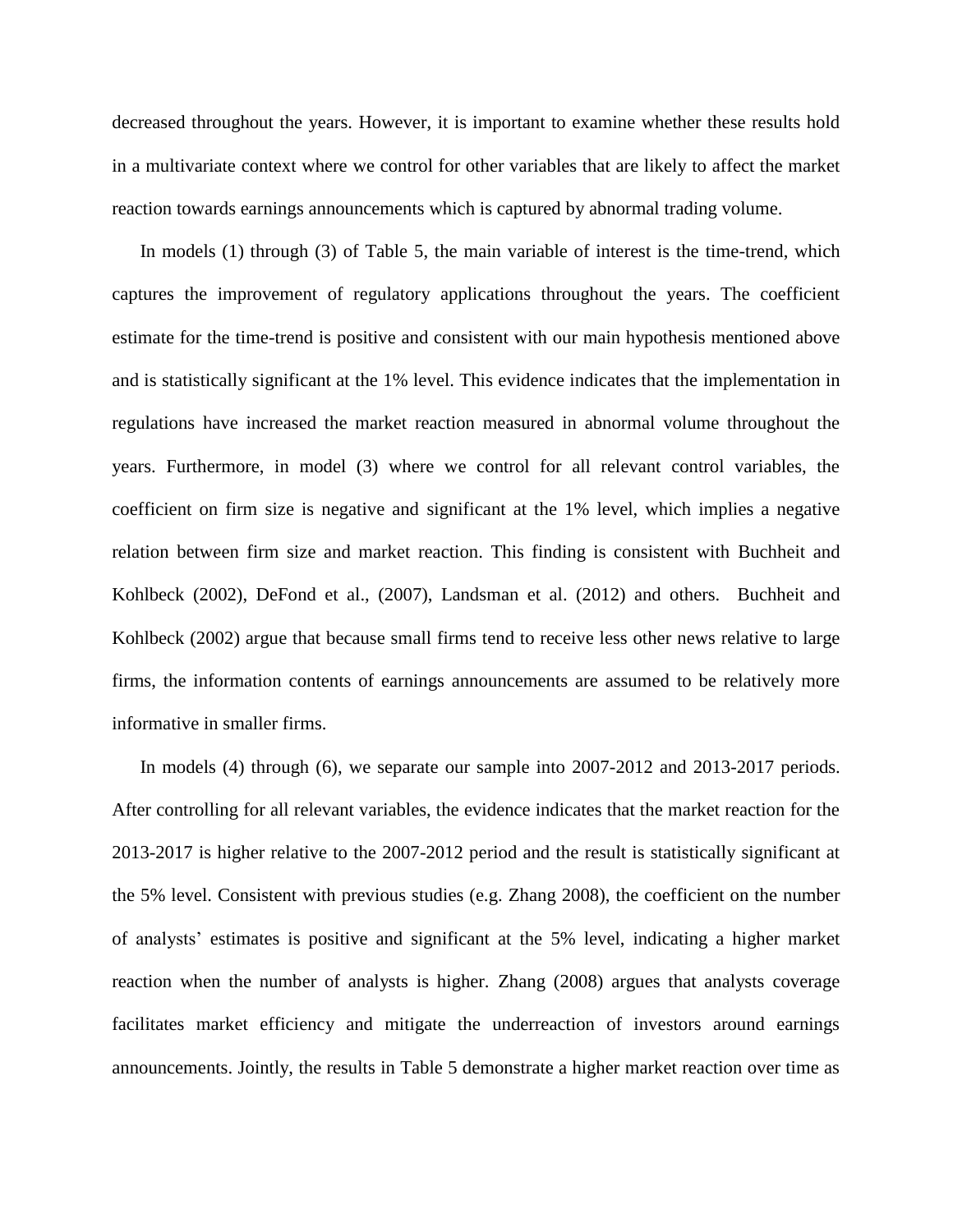the implementation of regulations have enhanced the information environment; moreover, the leakage of information and insider trading activity have decreased throughout the years. This further validates our argument that the information content of announcements is credible in the marketplace.

## **4. Policy Implications:**

This research provides evidence that the market reaction to earnings announcements increases over time, which implies that the insider trading activity decreases. Additionally, the increase in market reaction to earnings announcement is directly related to the increasing credibility of the information content and the enhancing of regulatory and technological environment. This suggests that CMA has been effective in enhancing the informational environment. Further, our finding of a positive and significant relation between the number of analysts and market reaction provides a fertile ground for the CMA to encourage the number of analysts which in return, facilitates superior market transparency and reaction due to the improvement in market efficiency. Finally, the negative relation between firm size and market reaction indicates that firm size plays a role in the informational environment. All in all, CMA could further improve the information content of earnings announcements by: (i) enhancing the regulatory environment; (ii) encouraging the number of analysts' coverage; and (iii) documenting the size effect in understanding the informational environment for all firm sizes.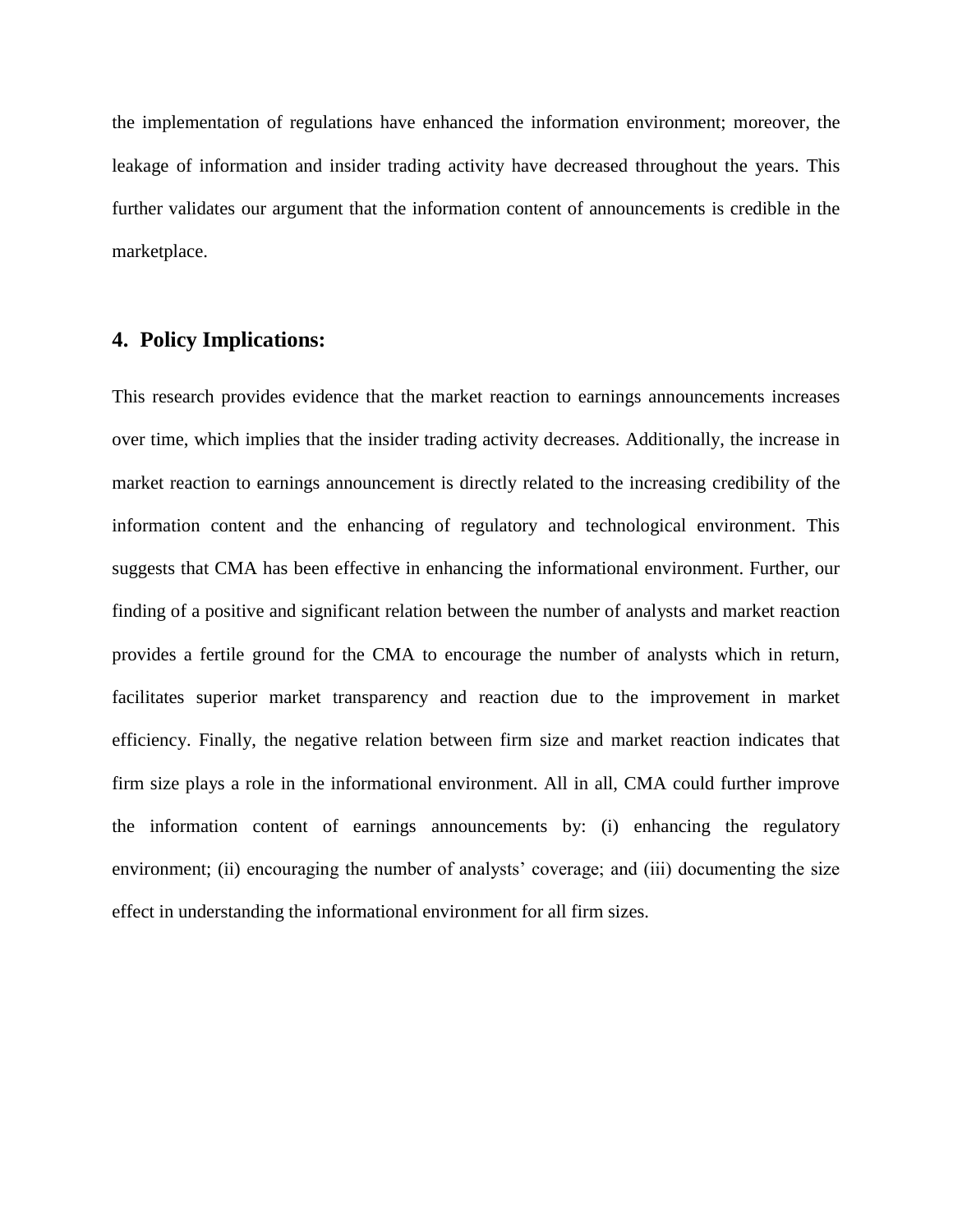#### **5. Conclusion**

This paper examines the information content of earnings announcements and the market reaction towards such announcements. Following DeFond et al., (2007) who find evidence that earnings announcements are informative when there are stricter insider trading laws, and Fargher and Weigand (1998) who find that information content of earnings announcement is more pronounced with improvements in the regulatory environment, our study documents that the regulatory developments have enhanced the earnings announcements' information content throughout the years and as a result, the level of insider trading has relatively decreased in the Saudi market.

Our tests are performed using a sample of 145 publicly traded Saudi firms from 2007 through 2017. The evidence presented in this paper suggests that the increasing market reaction could be linked to the increasing credibility of the information environment which has been aided by the implementation of regulations by CMA throughout the years. This provides further evidence that leakage of information and insider trading have been decreasing throughout the years.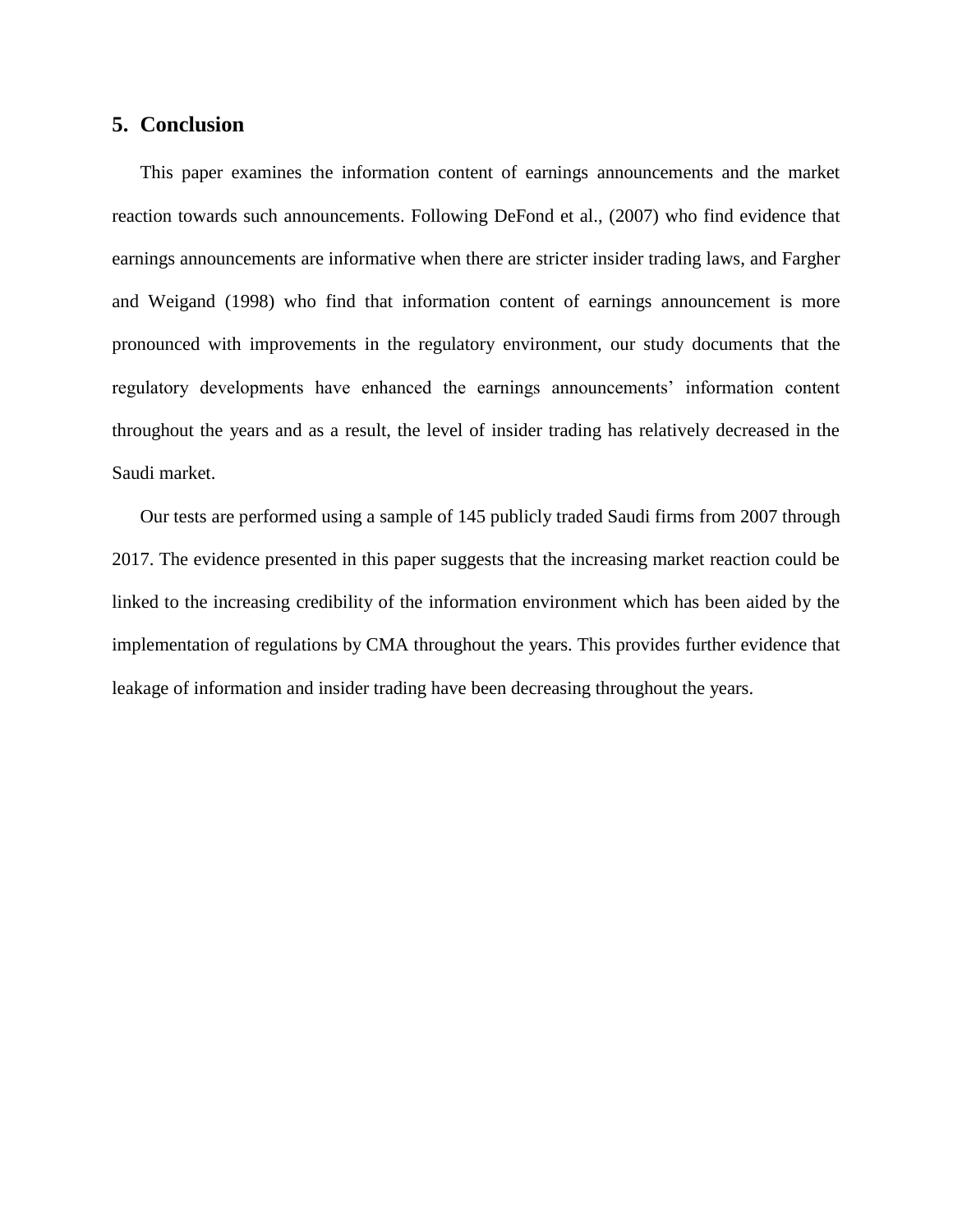#### **References**

- Bailey, W., Karolyi, G. A., & Salva, C. (2006). The economic consequences of increased disclosure: Evidence from international cross-listings. Journal of Financial Economics, 81(1), 175-213.
- Balsam, S., Krishnan, J., & Yang, J. S. (2003). Auditor industry specialization and earnings quality. Auditing: A journal of practice & Theory, 22(2), 71-97.
- Beaver, W. H. (1968). The information content of annual earnings announcements. Journal of accounting research, 67-92.
- Bhattacharya, Utpal, Hazem Daouk, Brian Jorgenson, and Carl-Heinrich Kehr. "When an event is not an event: the curious case of an emerging market." Journal of Financial Economics 55, no. 1 (2000): 69-101.
- Buchheit, S., & Kohlbeck, M. (2002). Have earnings announcements lost information content?. Journal of Accounting, Auditing & Finance, 17(2), 137-153.
- Carhart, M. M. (1997). On persistence in mutual fund performance. The Journal of finance, 52(1), 57-82.
- Chae, Joon. "Trading volume, information asymmetry, and timing information." The Journal of Finance 60, no. 1 (2005): 413-442.
- Chordia, T., Roll, R., & Subrahmanyam, A. (2001). Market liquidity and trading activity. The journal of finance, 56(2), 501-530.
- DeFond, Mark, Mingyi Hung, and Robert Trezevant. "Investor protection and the information content of annual earnings announcements: International evidence." Journal of Accounting and Economics 43, no. 1 (2007): 37-67.
- Fama, E. F., & French, K. R. (1993). Common risk factors in the returns on stocks and bonds. Journal of financial economics, 33(1), 3-56.
- Fargher, N. L., & Weigand, R. A. (1998). Changes in the stock price reaction of small firms to common information. *Journal of Financial Research*, *21*(1), 105-121.
- Francis, J., Schipper, K., & Vincent, L. (2002). Expanded disclosures and the increased usefulness of earnings announcements. The Accounting Review, 77(3), 515-546.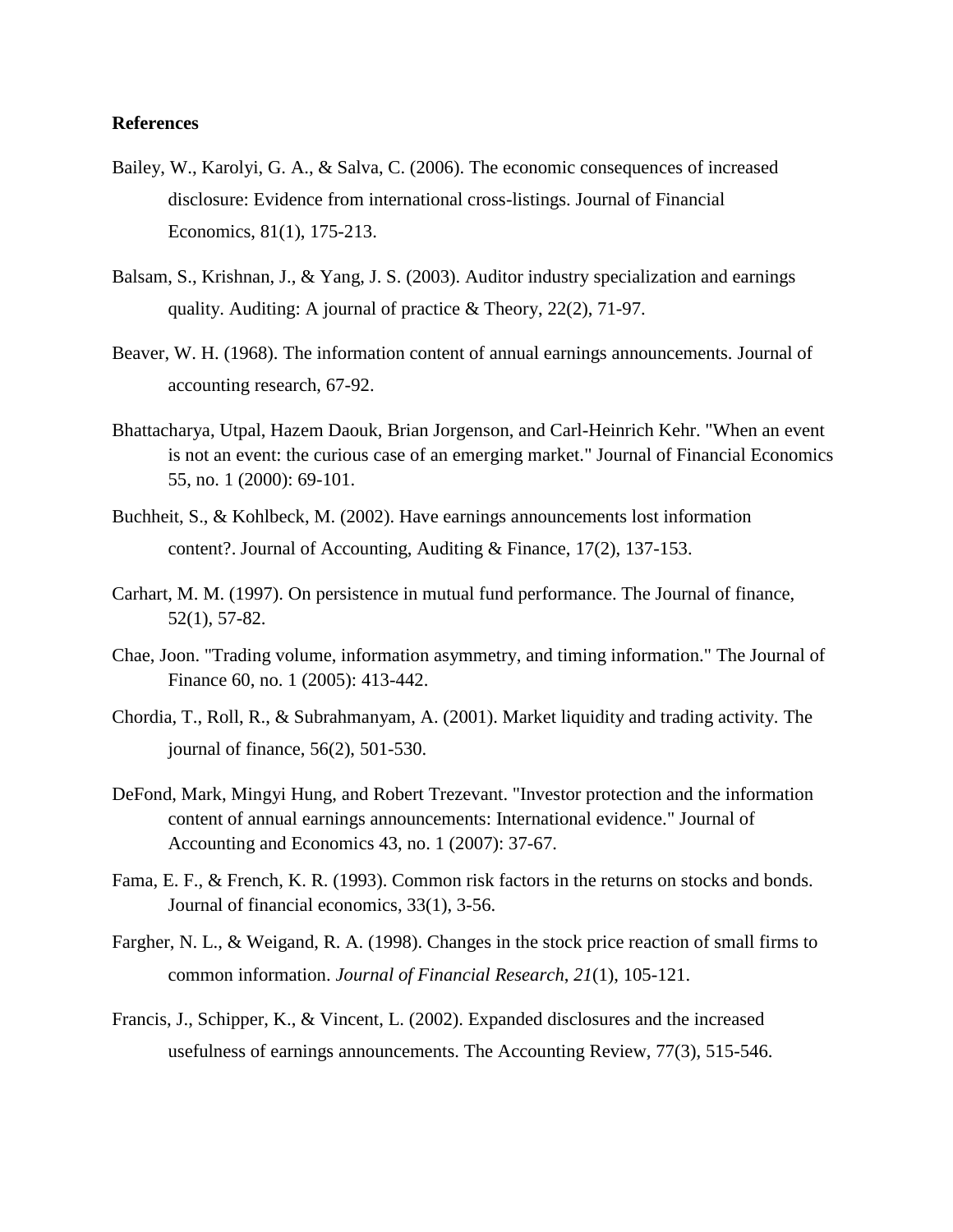- Kim, O., & Verrecchia, R. E. (1994). Market liquidity and volume around earnings announcements. Journal of accounting and economics, 17(1-2), 41-67.
- Landsman, Wayne R., Edward L. Maydew, and Jacob R. Thornock. "The information content of annual earnings announcements and mandatory adoption of IFRS." Journal of Accounting and Economics 53, no. 1 (2012): 34-54.
- Pevzner, Mikhail, Fei Xie, and Xiangang Xin. "When firms talk, do investors listen? The role of trust in stock market reactions to corporate earnings announcements." Journal of Financial Economics 117, no. 1 (2015): 190-223.
- Teoh, S. H., & Wong, T. J. (1993). Perceived auditor quality and the earnings response coefficient. Accounting Review, 346-366.
- Zhang, Y. (2008). Analyst responsiveness and the post-earnings-announcement drift. Journal of Accounting and Economics, 46(1), 201-215.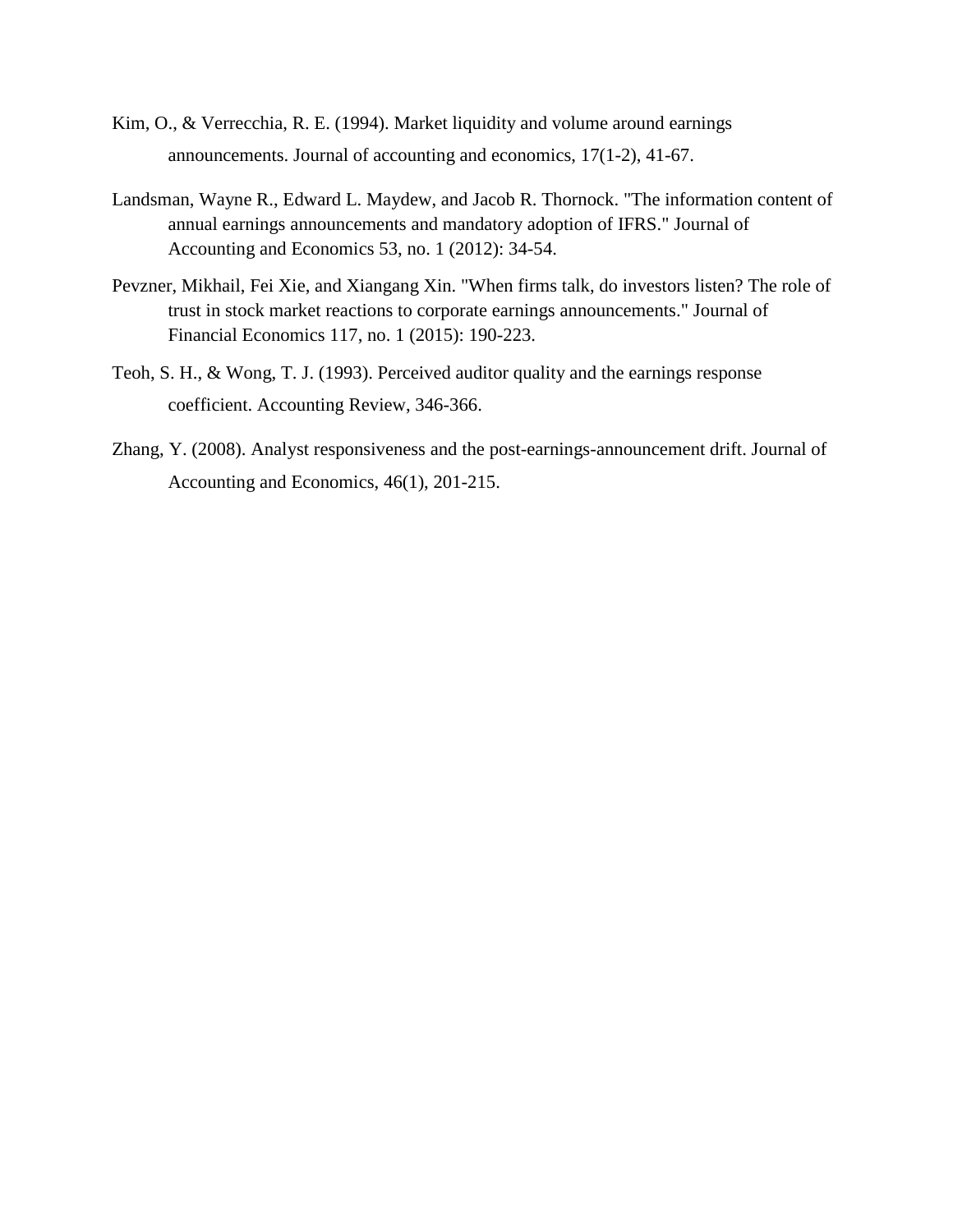# **Table 1: Summary Statistics**

|                   | Obs  | <b>Mean</b> | <b>Median</b> | <b>STD</b> | <b>Max</b> | Min       |
|-------------------|------|-------------|---------------|------------|------------|-----------|
| Ab Volume         | 4676 | 1.2321      | 1.0380        | 0.8643     | 13.3275    | 0.0984    |
| <b>Time-trend</b> | 4676 | 26          | 28            | 12         | 44         |           |
| Rm                | 4676 | 0.0001      | 0.0006        | 0.0021     | 0.0062     | $-0.0067$ |
| STD(RM)           | 4676 | 0.0891      | 0.0757        | 0.0536     | 0.3172     | 0.0349    |
| <b>SMB</b>        | 4676 | $-0.0001$   | $-0.0001$     | 0.0020     | 0.0054     | $-0.0068$ |
| <b>HML</b>        | 4676 | $-0.0002$   | $-0.0003$     | 0.0012     | 0.0027     | $-0.0026$ |
|                   |      |             |               |            |            |           |
| Market cap        | 4676 | 13355.88    | 2714.998      | 27602.65   | 161131.3   | 115.64    |
| Leverage          | 4676 | 0.4555      | 0.4466        | 0.2571     | 0.9075     | 0.0240    |
| <b>MtB</b>        | 4676 | 2.1292      | 1.5101        | 1.7060     | 10.5711    | 0.5909    |
| <b>ROA</b>        | 4676 | 0.0124      | 0.0084        | 0.0229     | 0.0862     | $-0.0586$ |
| SD(Ret)           | 4676 | 0.0231      | 0.0200        | 0.0130     | 0.0763     | 0.0062    |
| <b>Turnover</b>   | 4676 | 0.0194      | 0.0067        | 0.0298     | 0.1660     | 0.0002    |
| $Ln(1+numest)$    | 4676 | 1.1994      | 0.0000        | 1.3465     | 4.0073     | 0.0000    |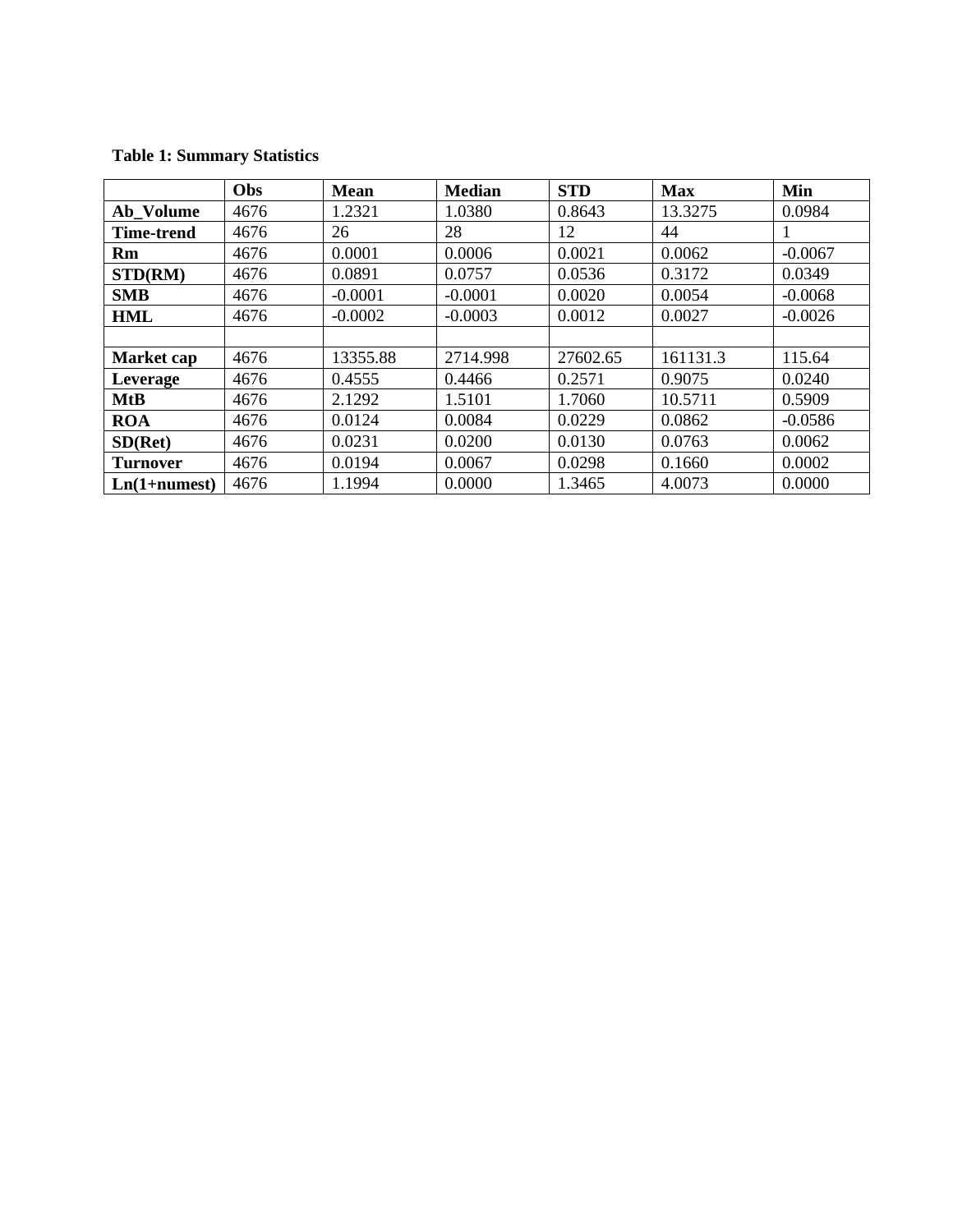#### **Table 2: Pairwise Correlation Matrix**

|              | Ab_Vol     | t-trend    | Rm         | Sd_RM      | <b>SMB</b> | HML        | <b>INDIV</b> | <b>MCAP</b> | <b>LEV</b> | MtB        | <b>ROA</b> | SD(Ret)    | Turn       | numest |
|--------------|------------|------------|------------|------------|------------|------------|--------------|-------------|------------|------------|------------|------------|------------|--------|
| Ab_Volume    |            |            |            |            |            |            |              |             |            |            |            |            |            |        |
| Time-trend   | $0.1415*$  |            |            |            |            |            |              |             |            |            |            |            |            |        |
| Rm           | 0.0004     | $-0.0256$  |            |            |            |            |              |             |            |            |            |            |            |        |
| STD(RM)      | $-0.0391*$ | $-0.3003*$ | $-0.6204*$ |            |            |            |              |             |            |            |            |            |            |        |
| <b>SMB</b>   | 0.0278     | $-0.0293$  | 0.0085     | 0.0343     |            |            |              |             |            |            |            |            |            |        |
| HML          | $0.0749*$  | $0.1780*$  | $0.1482*$  | $-0.0427*$ | $-0.1753*$ |            |              |             |            |            |            |            |            |        |
| <b>INDIV</b> | $-0.1323*$ | $-0.1629*$ | $0.0914*$  | $-0.0297$  | $0.1117*$  | $-0.3361*$ |              |             |            |            |            |            |            |        |
| <b>MCAP</b>  | $-0.0044$  | $-0.1053*$ | $0.0469*$  | $-0.0052$  | $-0.0268$  | $-0.005$   | $0.0493*$    |             |            |            |            |            |            |        |
| <b>LEV</b>   | 0.0364     | $0.0917*$  | $-0.0096$  | $-0.0259$  | $-0.0004$  | 0.0179     | $-0.0151$    | $0.2655*$   |            |            |            |            |            |        |
| MtB          | $-0.0673*$ | $-0.2455*$ | $0.0851*$  | 0.0062     | $-0.027$   | $-0.0517*$ | $0.1021*$    | $0.1170*$   | $-0.1857*$ |            |            |            |            |        |
| <b>ROA</b>   | $-0.0214$  | $-0.1060*$ | 0.0372     | $-0.0231$  | $-0.0419*$ | $-0.0317$  | $0.0834*$    | $0.2918*$   | $-0.2558*$ | $0.4007*$  |            |            |            |        |
| SD(Ret)      | 0.001      | $-0.2275*$ | $-0.3185*$ | $0.5389*$  | $0.0848*$  | $-0.1356*$ | $0.0745*$    | $-0.2241*$  | $0.0528*$  | $0.0734*$  | $-0.1695*$ |            |            |        |
| Turn         | $-0.0444*$ | $-0.1823*$ | $0.0616*$  | $0.0385*$  | $0.0978*$  | $-0.1093*$ | $0.1722*$    | $-0.5338*$  | $-0.1341*$ | $0.1335*$  | $-0.2498*$ | $0.4312*$  |            |        |
| numest       | $0.0634*$  | $0.2671*$  | 0.0196     | $-0.1485*$ | 0.0185     | 0.0092     | 0.0365       | $0.6441*$   | $0.2249*$  | $-0.0425*$ | $0.2306*$  | $-0.3014*$ | $-0.4411*$ |        |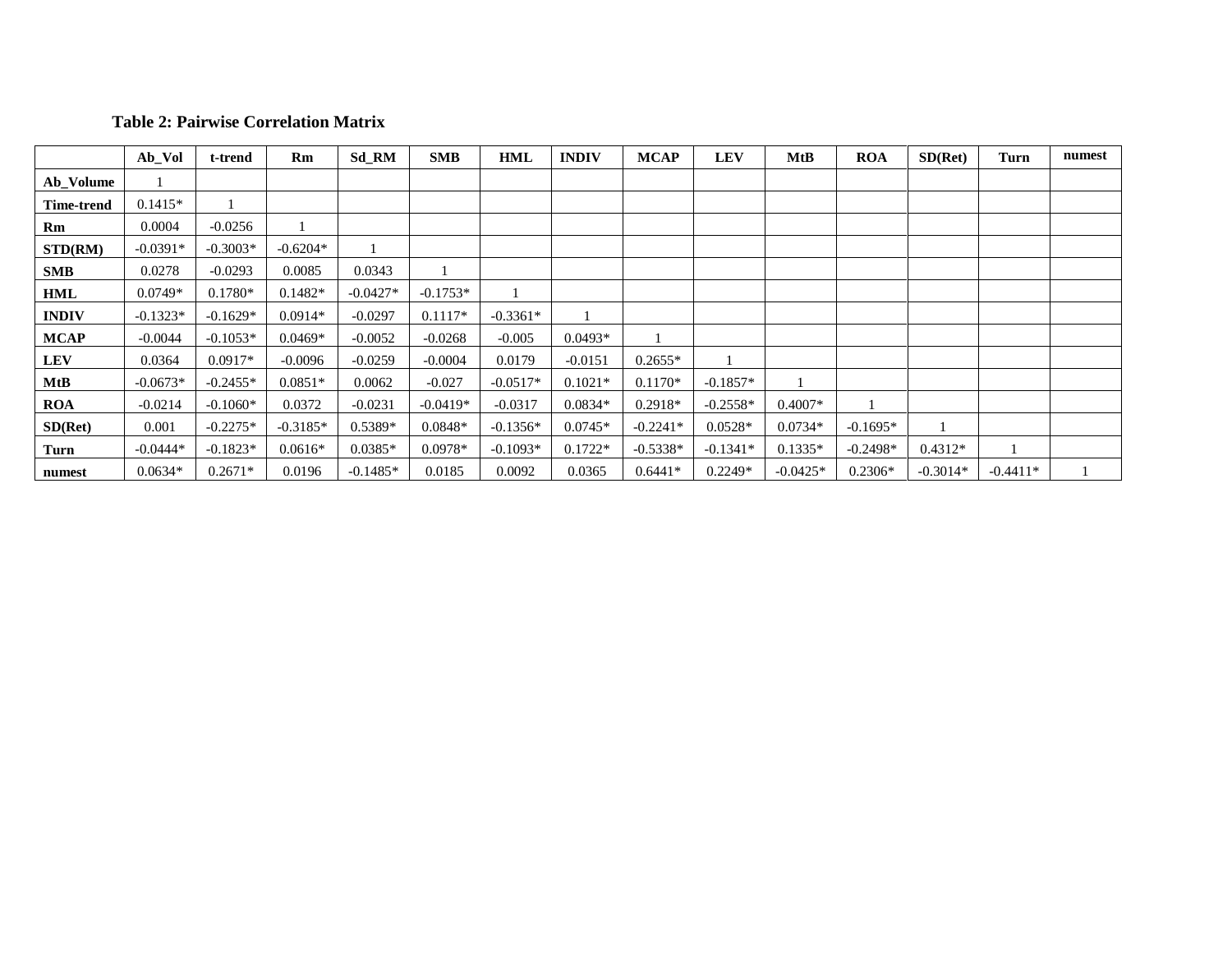#### **Table 3: Reactions to Earnings Announcements**

Reported p-values are from (i) two-sample t-test for equal means, and (ii) Wilcoxon rank-sum test (Mann-Whitney two-sample test) for equal medians. n-day window considers (-n, 2-n) a pre-announce period and (3-n, 5-n) a post-announce period. For example, a 3-day window considers (-3, -1) a pre-announce period

|               |                  | 3-day window |        | 6-day window | 9-day window |        |  |
|---------------|------------------|--------------|--------|--------------|--------------|--------|--|
|               | mean             | median       | mean   | median       | mean         | median |  |
| Pre-announce  | 1.0349           | 0.9879       | 1.0409 | 0.9923       | 1.0427       | 0.9975 |  |
| Post-announce | 1.2377<br>1.1706 |              | 1.2076 | 1.1662       | 1.2097       | 1.1632 |  |
|               |                  |              |        |              |              |        |  |
| Difference    | 0.2028           | 0.1828       | 0.1667 | 0.1739       | 0.1671       | 0.1657 |  |
| p-value       | 0.0000<br>0.0000 |              | 0.0000 | 0.0000       | 0.0000       | 0.0000 |  |

and (0, 2) a post-announce period.



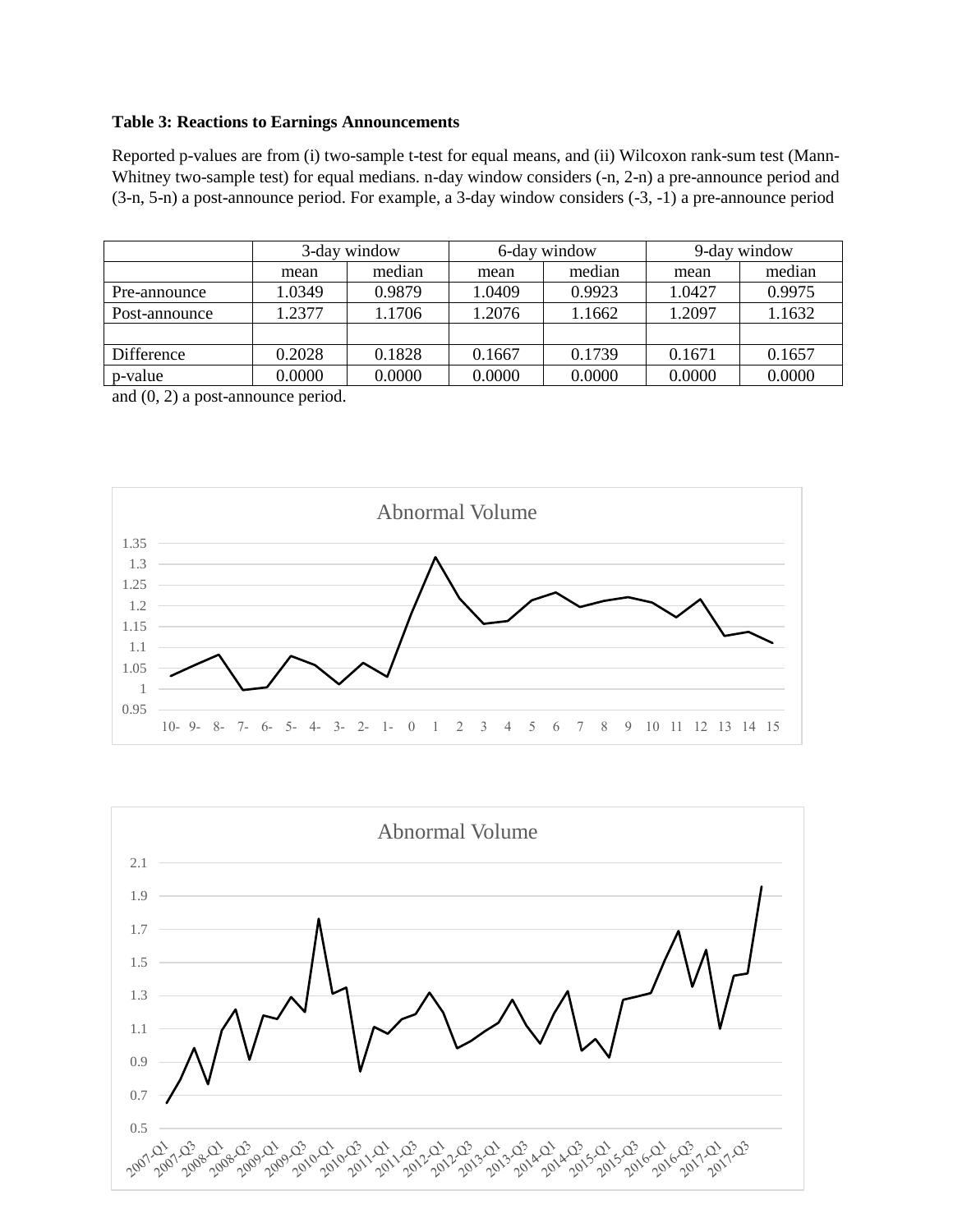| Table 4. Difference in Reactions to Earnings Announcements Over Time |                |        |              |              |              |        |  |
|----------------------------------------------------------------------|----------------|--------|--------------|--------------|--------------|--------|--|
| Subperiod 2007-2012                                                  |                |        |              |              |              |        |  |
|                                                                      | 3-day window   |        |              | 6-day window | 9-day window |        |  |
|                                                                      | median<br>mean |        | mean         | median       | mean         | median |  |
| Pre-announce                                                         | 1.0281         | 0.9854 | 1.0396       | 0.9875       | 1.0344       | 0.9916 |  |
| Post-announce                                                        | 1.1374         | 1.0392 | 1.1281       | 1.0581       | 1.1566       | 1.0937 |  |
|                                                                      |                |        |              |              |              |        |  |
| Difference                                                           | 0.1093         | 0.0538 | 0.0884       | 0.0706       | 0.1221       | 0.1021 |  |
| p-value                                                              | 0.0746         | 0.2147 | 0.0499       | 0.0184       | 0.0009       | 0.0002 |  |
|                                                                      |                |        |              |              |              |        |  |
| Subperiod 2013-2017                                                  |                |        |              |              |              |        |  |
|                                                                      | 3-day window   |        | 6-day window |              | 9-day window |        |  |
|                                                                      | mean           | median | mean         | median       | mean         | median |  |
| Pre-announce                                                         | 1.0429         | 0.9887 | 1.0425       | 0.9942       | 1.0524       | 1.0025 |  |
| Post-announce                                                        | 1.3480         | 1.2964 | 1.2965       | 1.2481       | 1.2697       | 1.2038 |  |
|                                                                      |                |        |              |              |              |        |  |
| Difference                                                           | 0.3051         | 0.3077 | 0.2540       | 0.2538       | 0.2172       | 0.2013 |  |
| p-value                                                              | 0.0000         | 0.0000 | 0.0000       | 0.0000       | 0.0000       | 0.0000 |  |
|                                                                      |                |        |              |              |              |        |  |
| Post Announcement Difference                                         |                |        |              |              |              |        |  |
|                                                                      | 3-day window   |        | 6-day window |              | 9-day window |        |  |
| Subperiod                                                            | mean           | median | mean         | median       | mean         | median |  |
| 2007-2012                                                            | 1.1374         | 1.0392 | 1.1281       | 1.0581       | 1.1566       | 1.0937 |  |
| 2013-2017                                                            | 1.3480         | 1.2964 | 1.2965       | 1.2481       | 1.2697       | 1.2038 |  |
|                                                                      |                |        |              |              |              |        |  |
| Difference                                                           | 0.2106         | 0.2572 | 0.1684       | 0.1900       | 0.1131       | 0.1101 |  |
| p-value                                                              | 0.0020         | 0.0001 | 0.0001       | 0.0000       | 0.0009       | 0.0000 |  |